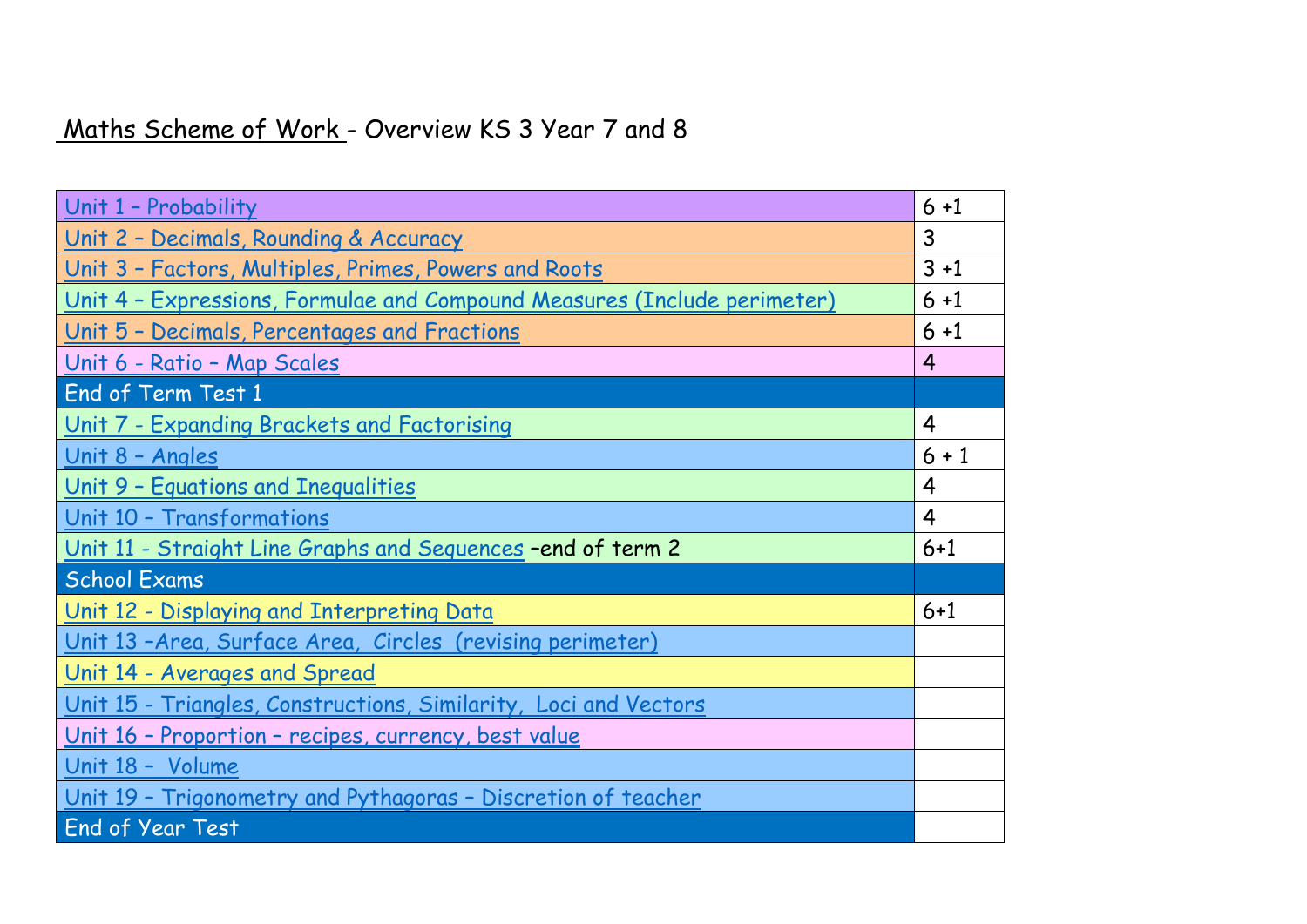| Become avid readers   | Key vocabulary displayed on learning objectives, classroom displays, scaffolds, key words on boards and<br>multisensory vocabulary learning.<br>Making sure students explain what key words mean within lessons.<br>$\bullet$<br>Progressive vocabulary is shown in the SoW so that teachers know what vocabulary to use that week/lesson.<br>Rich vocabulary is seen in lesson observations.<br>$\bullet$<br>Consistent approach in using the correct terminology in the department/key stages.<br>$\bullet$<br>Making links with other subjects e.g. the meaning of suffix and prefix.<br>Our students talking like a mathematician.<br>$\bullet$                                                                                                                                                                                                                                                                                                                                                   |
|-----------------------|-------------------------------------------------------------------------------------------------------------------------------------------------------------------------------------------------------------------------------------------------------------------------------------------------------------------------------------------------------------------------------------------------------------------------------------------------------------------------------------------------------------------------------------------------------------------------------------------------------------------------------------------------------------------------------------------------------------------------------------------------------------------------------------------------------------------------------------------------------------------------------------------------------------------------------------------------------------------------------------------------------|
| Knowledge acquisition | Making connections between other areas of learning within maths.<br>Use of Mathsbox starters to consolidate and ensure student's learning is interleaved and used to assess prior<br>knowledge.<br>Skills tests for all classes every two weeks which are broken down by grade.<br>$\bullet$<br>Use of singing, acronyms, mnemonics to learn key mathematical facts/formula<br>MathsWatch to encourage independent learning<br>Utilisation of concrete, pictorial and abstract approaches to learning.<br>Recognising and encouraging different thought processes for all students.<br>Raising aspirations for all through clear modelling.<br>Making learning explicit for students so that they aspire to become confident and fluent mathematicians.                                                                                                                                                                                                                                               |
| Philosophical enquiry | Multiple answers and multiple methods to solve mathematical problems<br>P4C lessons based on the manipulation of statistics, infinity and other philosophical mathematical concepts<br>Daily situations where you can apply maths<br>Use of videos to inspire minds and encourage deep thinking                                                                                                                                                                                                                                                                                                                                                                                                                                                                                                                                                                                                                                                                                                       |
| Lifelong learning     | All students will access the same learning challenged through variation of activities and next steps to deepen<br>$\bullet$<br>knowledge and understanding.<br>The application to real life problems so that Maths is relevant to the students.<br>Projects such as Y5/6 G+T maths challenge where local primaries are invited to compete leading to raised aspirations<br>$\bullet$<br>for Maths.<br>Giving students the correct tools to go out in the wider community.<br>Changing the perception of Maths; improving the image of Mathematics.<br>A good grade in maths is essential to study maths at A Level which is an option for our most able students<br>A good grade is also required to study many other courses and a prerequisite for many jobs<br>Become mathematically proficient in the outside world and raise aspirations so that students can deal with everyday<br>life.<br>Promoting the importance of Mathematics to real life and exciting jobs that students can aspire to. |